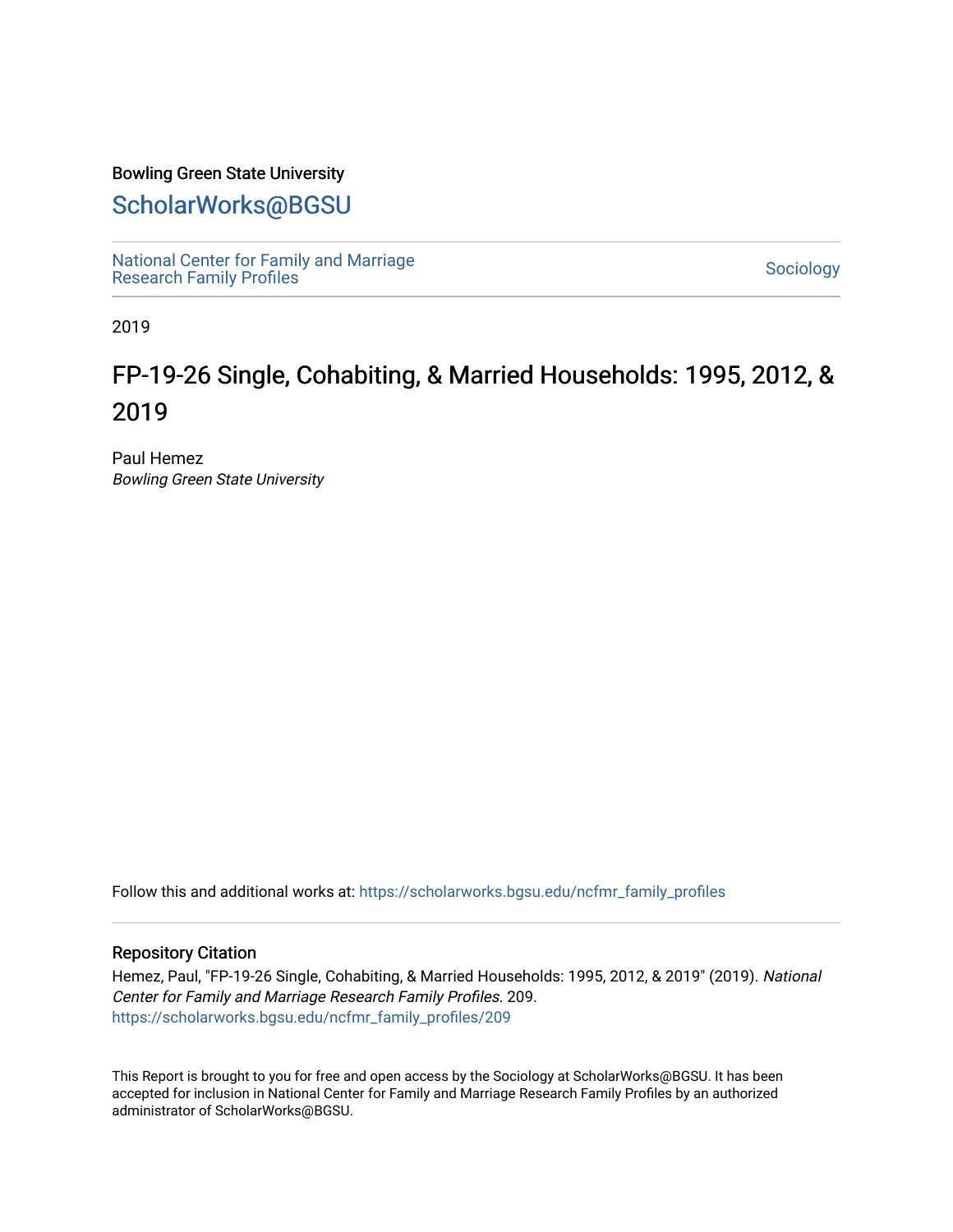# Family Profile No. 26, 2019 Single, Cohabiting, & Married Households: 1995, 2012, & 2019 Author: Paul Hemez

Changes in family formation and dissolution as evidenced by changes in the marriage rate, divorce rate, and cohabitation experiences have shaped American households over the past several decades (Cherlin, 2010). Furthermore, family formation patterns differ across demographic subgroups, suggesting changes in household characteristics are not the same for all U. S. households (Manning, Brown, Payne, 2014; Raley, Sweeney, & Wondra, 2015). This Family Profile uses three years of the Current Population Survey to explore changes in the shares of single, cohabiting, and married-couple households between 1995 and 2019. Households are examined by age, race-ethnicity, and educational attainment of the household-head to consider how changes in household types vary across demographic subgroups.

### Age

- In 1995, a majority of households (54%) were married-couple households. By 2012, however, fewer than half (49%) were, and this share continued to decline in 2019 (47%).
	- o Change in the share of married-couple households was most pronounced among those aged 15-24, where the proportion of married-couple households was halved between 1995 and 2019.
- Overall, the share of cohabiting-couple households more than doubled (141% increase) between 1995 and 2019. o During the past quarter-century, the largest share of cohabiting households was among those aged 15-24 and 25-34.
- The shares of single-person households changed less than coupled households.
	- o Single-person households increased for all age groups except those aged 35-44 (remained relatively stable) and those aged 65+ (slight decrease). The largest increase was experienced among those aged 15-24 – increasing from 61% of all households in 1995 to 72% in 2019.



Figure 1. Changes in the Shares of Single, Cohabiting, and Married Households, by Age

■ Married ■ Cohab. ■ Single

Source: NCFMR analyses of Current Population Survey, 1995, 2012, & 2019 (IPUMS-CPS, University of Minnesota, www.ipums.org)

#### **Data Source:**

Flood, S., King, M., Rodgers, R., Ruggles, S., & Warren J. R. (2018). Integrated Public Use Microdata Series, Current Population Survey: Version 6.0 [dataset]. Minneapolis, MN: IPUMS. https://doi.org/10.18128/D030.V6.0

#### **References**

Cherlin, A. J. (2010). Demographic trends in the United States: A review of research in the 2000s. *Journal of Marriage and Family, 72*(3), 403-419.

- Manning, W. D., Brown, S. L., & Payne, K. K. (2014). Two decades of stability and change in age at first union formation. *Journal of Marriage and Family, 76*(2), 247-260.
- Raley, R. K., Sweeney, M. M., & Wondra, D. (2015). The growing racial and ethnic divide in US marriage patterns. *The Future of children/Center for the Future of Children, the David and Lucile Packard Foundation, 25*(2), 89.